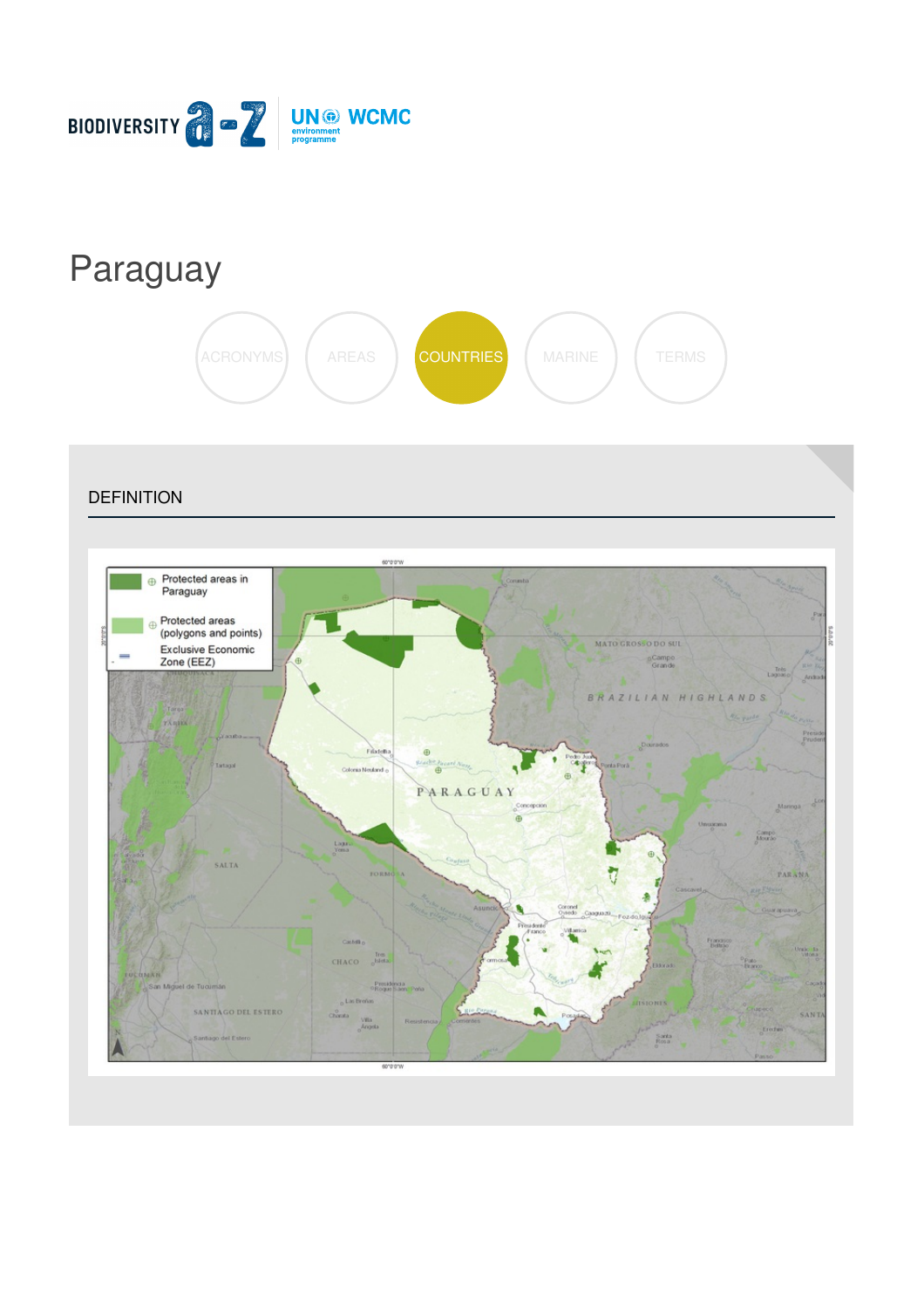### [PROTECTED](javascript:void(0)) AREAS

| Protected areas designated under international conventions and agreements |   |  |
|---------------------------------------------------------------------------|---|--|
| <b>World Heritage sites</b>                                               | ✔ |  |
| <b>Natural</b>                                                            |   |  |
| Cultural                                                                  |   |  |
| <b>Mixed</b>                                                              |   |  |
| Ramsar sites (Wetlands of International Importance)                       | ✔ |  |
| Man and the Biosphere Reserves                                            | ✔ |  |
| <b>National-level protected areas</b>                                     |   |  |
| <b>IUCN Protected Area Management Categories</b>                          |   |  |
| $l$ a                                                                     |   |  |
| $\underline{\mathsf{lb}}$                                                 |   |  |
| Щ                                                                         |   |  |
| Ш                                                                         | ✔ |  |
| <u>IV</u>                                                                 | ✔ |  |
| $\underline{\mathsf{V}}$                                                  |   |  |
| $\underline{\mathsf{V}}$                                                  |   |  |
| Not Assigned or Not Reported                                              |   |  |

#### BIODIVERSITY [DESIGNATIONS](javascript:void(0))

Biodiversity designations represent the sites or regions that have been identified as important for biodiversity conservation due to their biological uniqueness or the high threat that they face. A plethora of different approaches have been promoted by conservation organisations and researchers in order to guide decisions about where to invest in biodiversity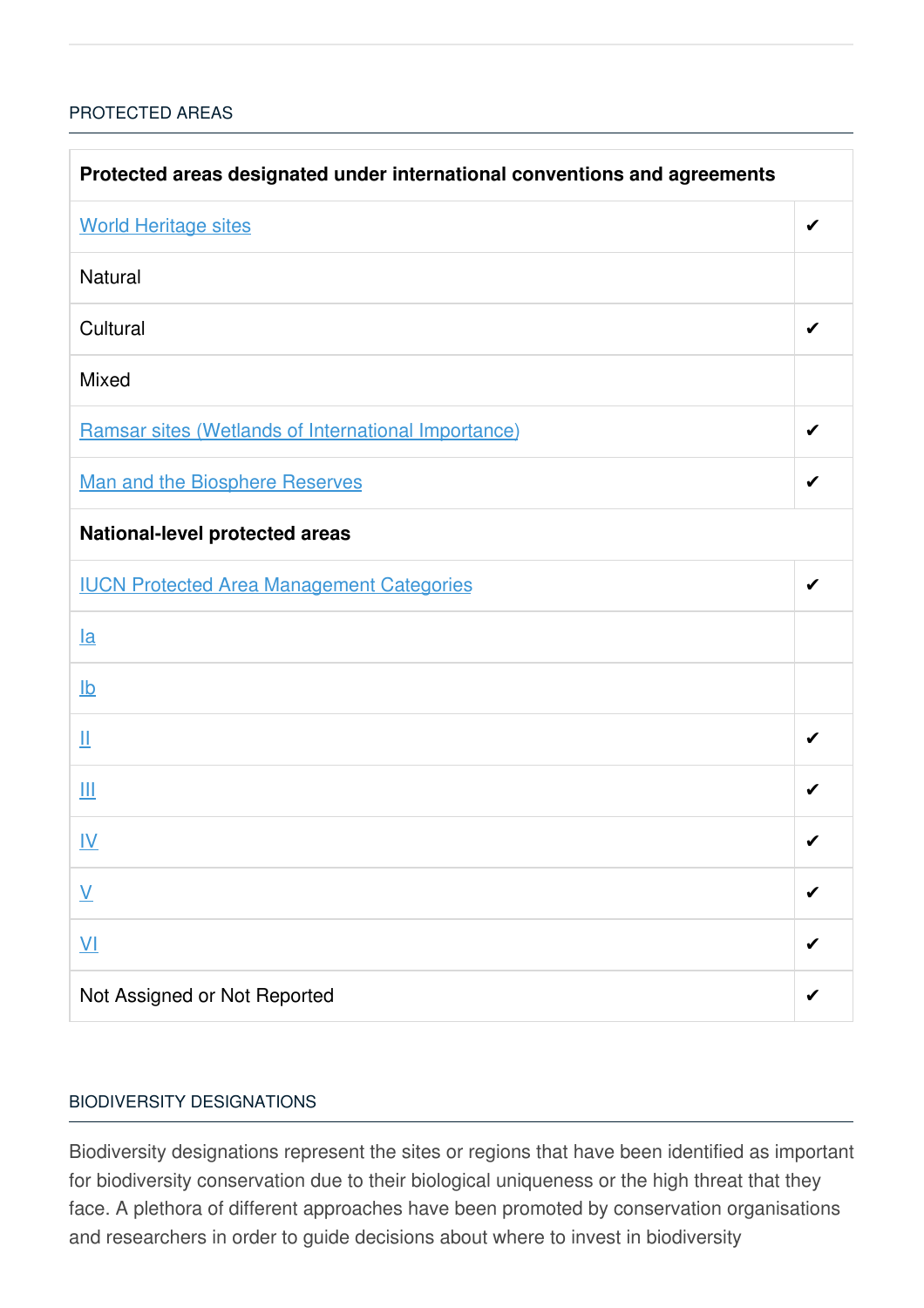conservation. These approaches use globally consistent criteria and available data in order to identify and classify sites. The designations themselves do not confer protected area status, but many of the sites identified may partly or fully overlap with a protected area designation on-ground.

| <b>Key Biodiversity Areas</b>             | ✔ |
|-------------------------------------------|---|
| <b>Alliance for Zero Extinction Sites</b> | ✔ |
| <b>Crisis Ecoregions</b>                  | ✔ |
| <b>Centres of Plant Diversity</b>         | ✔ |
| <b>Endemic Bird Areas</b>                 | ✔ |
| <b>Global 200 Ecoregions</b>              | ✔ |
| <b>High Biodiversity Wilderness Areas</b> |   |
| <b>Intact Forest Landscapes</b>           | ✔ |
| <b>Last of the Wild</b>                   | ✔ |

# [CONVENTIONS](javascript:void(0)) AND TREATIES

Important conventions and multi-lateral agreements that relate to biodiversity and the environment.

| <b>Convention on Biological Diversity (CBD)</b>                                                   | <b>Ratification</b>  |
|---------------------------------------------------------------------------------------------------|----------------------|
| <b>Convention on International Trade in Endangered Species of Wild Fauna</b><br>and Flora (CITES) | Ratification         |
| <b>Convention on the Conservation of Migratory Species of Wild Animals</b><br>(CMS)               | Party                |
| International Convention for the Regulation of Whaling (ICRW)                                     |                      |
| <b>International Plant Protection Convention (IPPC)</b>                                           | Contracting<br>party |
| <b>International Convention for the Prevention of Pollution from Ships</b>                        |                      |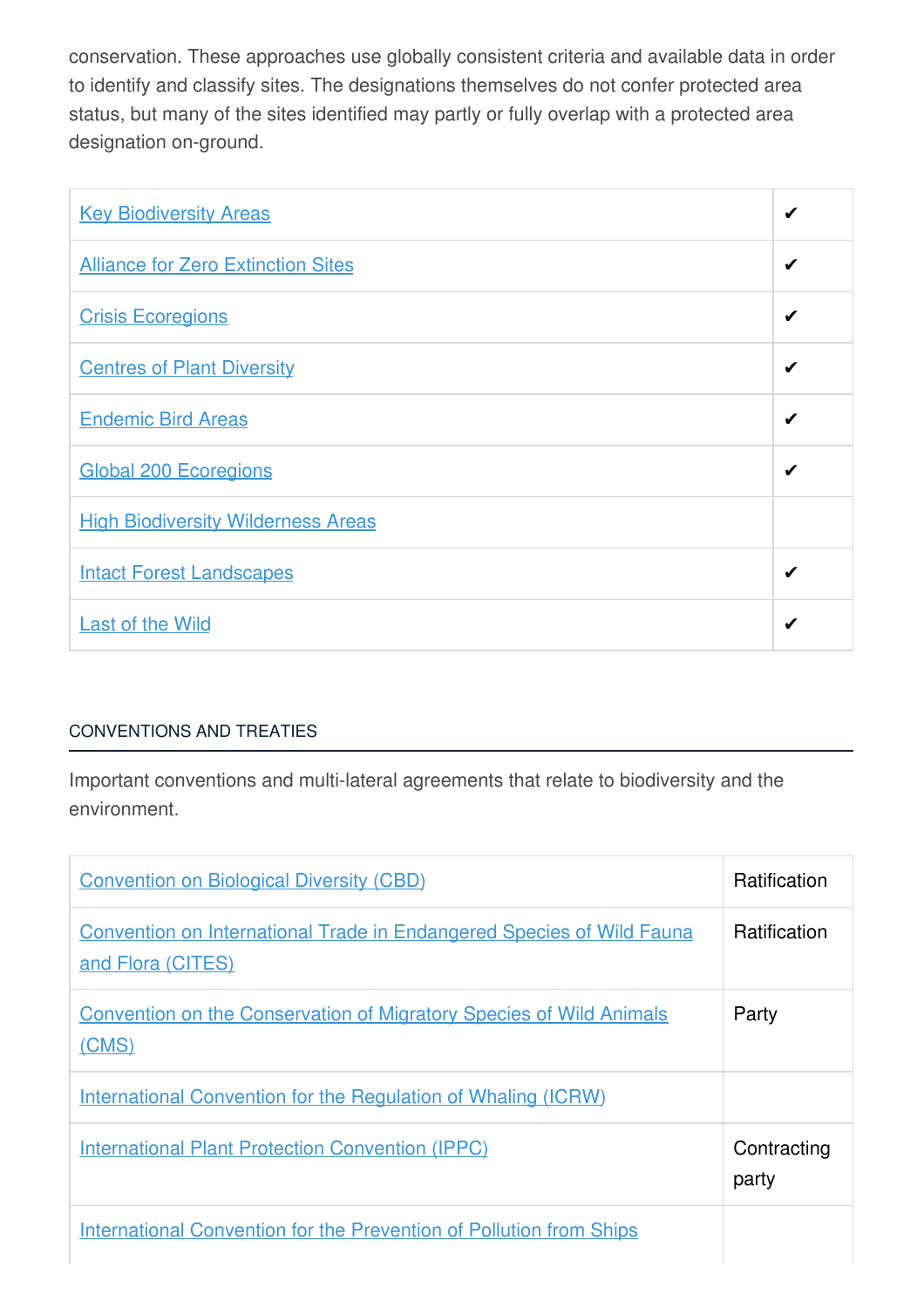| (MARPOL Convention)                                                                               |                     |
|---------------------------------------------------------------------------------------------------|---------------------|
| <b>International Treaty on Plant Genetic Resources for Food and Agriculture</b><br>(Plant Treaty) | Acceptance          |
| <b>Convention on Wetlands of International Importance (Ramsar Convention)</b>                     | Entry into<br>force |
| <u><b>United Nations Convention on the Law of the Sea (UNCLOS)</b></u>                            | <b>Ratification</b> |
| Chapter XXI 3. Convention on Fishing and Conservation of the Living<br>Resources of the High Seas |                     |
| <b>World Heritage Convention</b>                                                                  | Ratification        |
| <b>Antarctic Treaty</b>                                                                           |                     |

#### OTHER [MEMBERSHIP](javascript:void(0))

| <b>Arctic Council</b>               |        |
|-------------------------------------|--------|
| International Maritime Organisation | Member |
| <b>IPBES</b>                        |        |
| <b>IPCC</b>                         | Member |
| <b>OECD</b>                         |        |

## [REFERENCES](javascript:void(0)) & WEBSITE

Links

InforMEA [Paraguay](https://www.informea.org/en/countries/py) country page